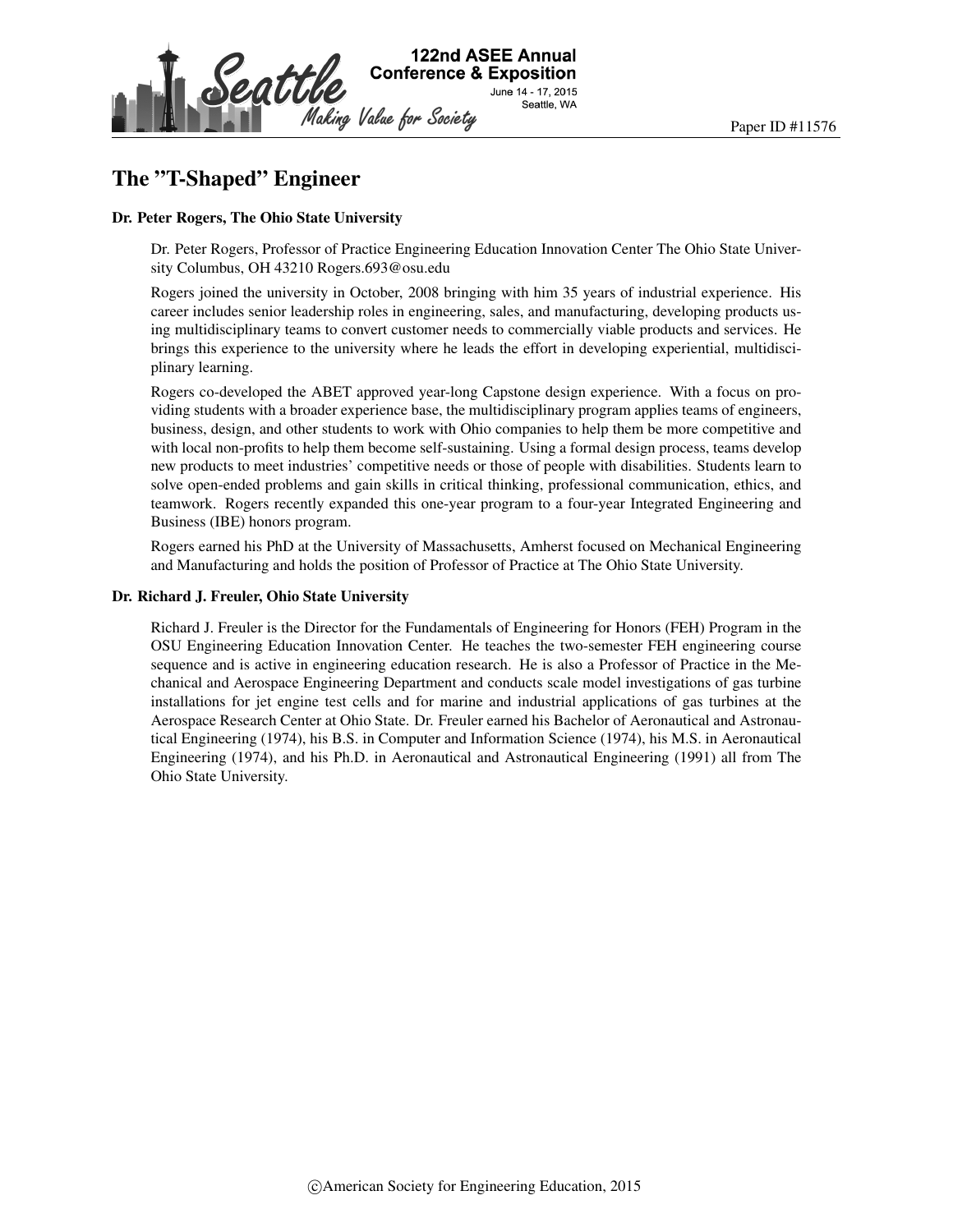# **The "T-Shaped" Engineer**

#### **Introduction**

Global change creates competitive pressures for U.S. industry, generating the need for an everincreasing level of broadly-educated engineering students entering the workplace. This notion has been communicated through the  $NAE^{[1]}$  and more recently by ASEE's "Transforming Undergraduate Engineering Education [2] (TUEE)" workshop where industry and academic participants "seek a T-shaped engineering graduate who brings broad knowledge across domains and the ability to collaborate within a diverse workforce as well as deep expertise within a single domain". These and other industry feedback encourage us to rethink the way we deliver engineering education. Recent engineering graduates continually find themselves learning onthe-job business acumen, struggling with open-ended problem solving, working for perhaps the first time on multidisciplinary teams, and learning how to communicate within and outside the organization. Many companies respond to these challenges by investing in multi-year training programs for new hires to augment engineering education with a broader set of skills.

To better prepare students for these rapidly changing industry needs, The Ohio State University (Ohio State) developed and now offers a recently-approved multidisciplinary undergraduate honors program—combining engineering and business students in an integrated four-year curriculum. Students in the Integrated Business and Engineering (IBE) Honors program study and work as a cohort throughout their undergraduate experience. They supplement their standard curriculum with core courses of the complementary degree and take a sequence of dedicated IBE courses and seminars focused on experiential, entrepreneurial, and multidisciplinary learning. Student teams apply classroom theory and tools to real-world practice and open-ended problem solving. The program provides each student the opportunity to develop the professional tools and skills required to meet today's global challenges—preparing them to make significant contributions to industry immediately upon graduation. IBE students are better prepared to migrate to leadership positions and to understand the management challenges to compete in our global economy. Industry partners interested in interfacing early on with our top students contribute to the program by counseling on curriculum design, hiring interns, sponsoring cornerstone and capstone projects, holding in-class workshops, and participating in professional development activities.

The IBE program recruits a small percentage of business and engineering honors students accepted at Ohio State each year. The curriculum is not for the faint of heart. Students must maintain a 3.5 GPA throughout the four years, and those entering college with substantial advanced placement or post-secondary option credit toward their degree are the most likely candidates to succeed. IBE students finish with a bachelor's degree in their home program, a minor in the complementary program, and diploma recognition for completing the IBE Honors program. Effectiveness of the program is currently measured qualitatively by the overwhelmingly positive feedback from hiring companies and internal summary reports on the first two cohorts. Research to develop authentic assessments of professional skills is currently underway and will be ready to assess the first graduates of the program in spring 2017.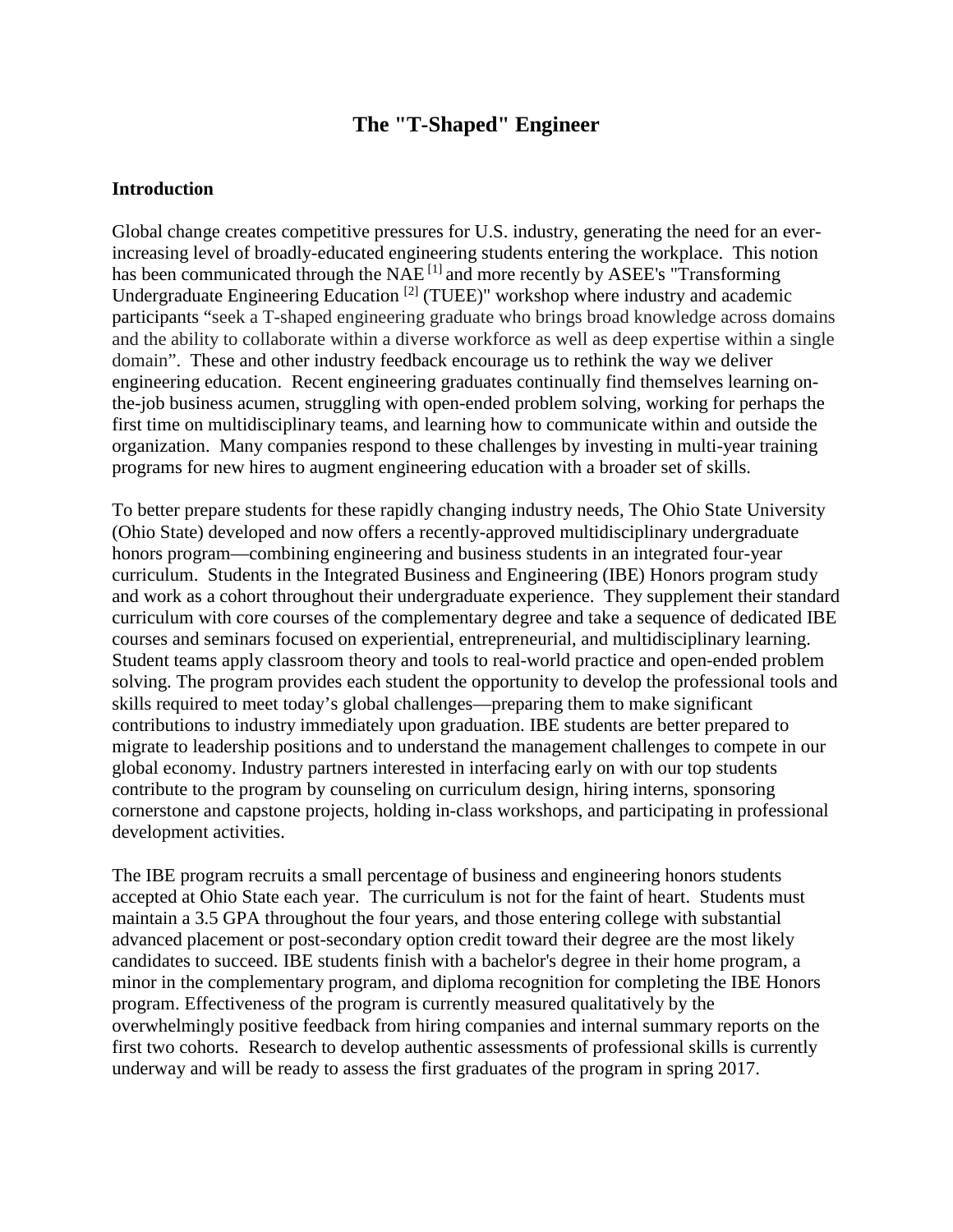## **The Need**

National leaders are calling for improved preparation of engineering graduates to address the great challenges of this century [1] [3]. ABET's outcomes-based accreditation requirements define specific student outcomes that span technical and professional preparation  $[4]$ . Feedback from engineering programs indicate that curricular changes are being made in response to ABET requirements, giving greater attention to effective communication, teamwork, modern engineering tools, and design <sup>[5]</sup>. Based on this study, over 90 percent of employers consider new engineering graduates adequately or well prepared to use math, science, and technical skills. However, they find inadequate preparation in problem solving (20%), communicating and working in teams (25%), and understanding the culture in which they work (50%).

The American Society for Engineering Education's (ASEE's) recent workshop on Transforming Undergraduate Engineering Education (TUEE) further details knowledge, skills, and abilities  $(KSAs)$  required for engineering practice <sup>[2]</sup>. Unacceptably high percentages of graduates are judged fair or worse in achieving important KSAs: project management (77%), economics and business (90%), teamwork (55%), decision making (76%), curious learner (53%), critical thinking (58%), and several others. Only 9 of 21 KSAs showed good or very good preparation in 50% or more of graduates. Clearly, engineering graduates are not being prepared consistently in KSAs needed for success.

The topic of T-shaped engineering has become so prevalent that Michigan State University hosts a yearly summit specifically on this topic. The 2015 T-Summit <sup>[6]</sup> includes such relevant topics as:

- Higher education and employer partnerships that develop T-shaped competencies
- Employer practices that advance T-shaped competencies
- Higher education partnerships that promote T-shaped education
- Metrics and competencies that define the "T"
- Cultivating entrepreneurs and innovators

In Oregon, the Engineering and Technology Industry Council (ETIC) commissioned a 2013 study  $^{[7]}$  of Oregon technology employers to assess the importance of various technical and nontechnical skills, and the level of satisfaction with these skills in recent graduates from Oregon's engineering programs. Designed and administered by the Oregon University System Office of Institutional Research, the survey was distributed to engineering hiring managers, CEOs, and other senior executives, and human resources professionals from technology‐related firms throughout Oregon. A total of 286 responses were received, representing a wide range of industry sectors around the state.

This survey's most striking finding is the wide gap between high level of importance and low level of satisfaction with Oregon engineering graduates in skills and attributes associated with T-shaped professionals, including:

- Written communication
- Getting things done in a complex environment
- Verbal communication
- Client interaction skills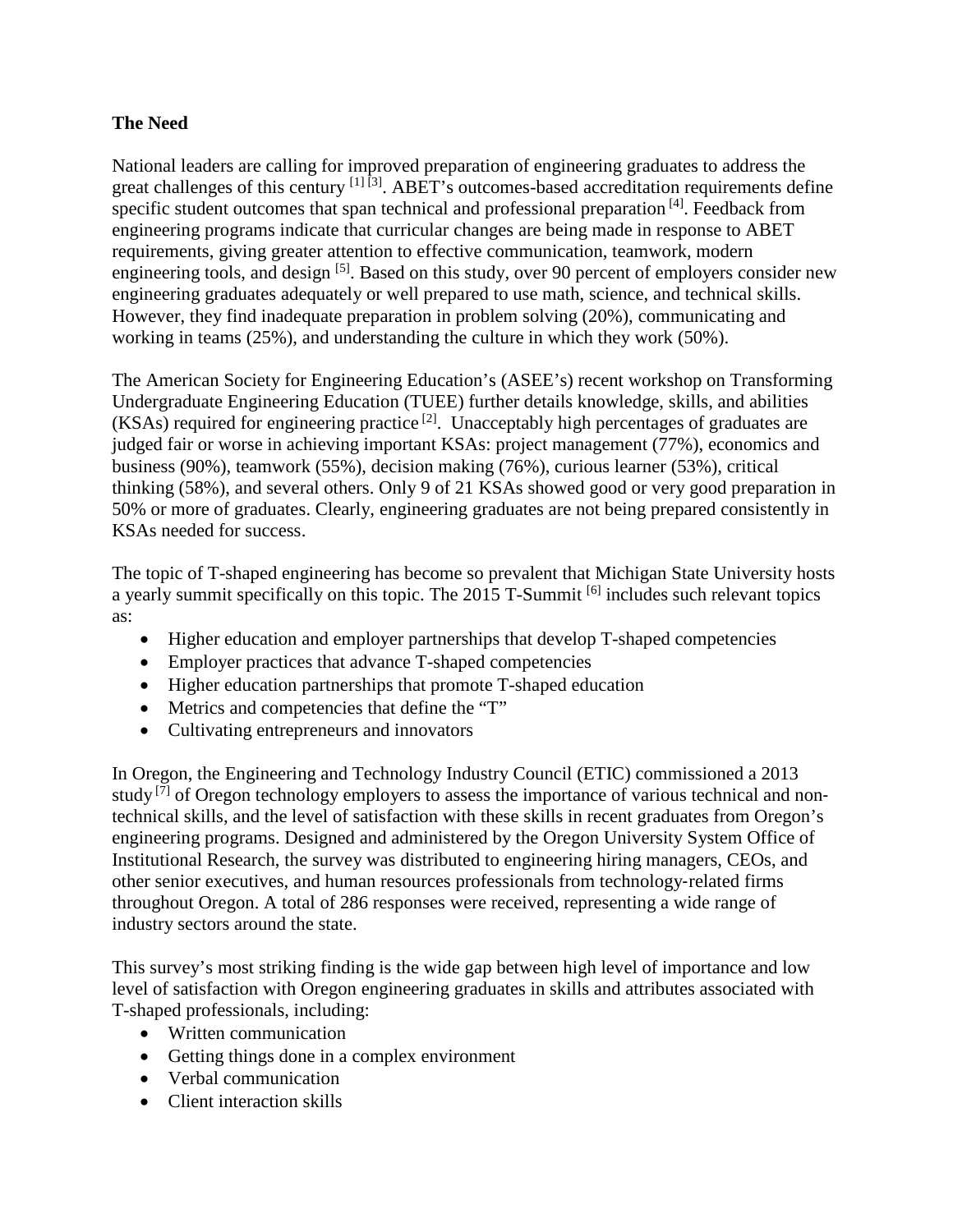The rapid transformation of the Chinese society calls for changes to engineering workforces and a transformation of current engineering education. This paper  $^{\lbrack 8]}$  introduces a new workforce called the T-shaped engineer which is embraced by both the academic and industrial field. This new profile is generally defined as a broad learning (top bar of the T) and a deep understanding of engineering concepts (vertical branch of the T). Specifically, there is a call for sweeping structural and cultural changes in engineering education, including:

- A shift from disciplinary thinking to interdisciplinary approaches
- Increased development of teaming skills
- Greater consideration of the social, environmental, business, and political context of engineering
- Improved student capacity for life-long learning
- Emphasis on engineering practice and design throughout the curriculum

Nearly one third of Chinese college students are studying engineering <sup>[8]</sup> and great strides are being made but many challenges persist. Future changes in engineering curriculum include ethics to develop independent personalities with good quality and character while forming correct views of the world, life, and the value system. Additional changes include logical thinking, interpersonal communication skills, and extra-curricular activities including industrial internships.

A recent survey  $[9]$  by the Association of American Colleges and Universities (AACU) show a significant difference in perception between the views of students and industry regarding the students' preparation and readiness for the work force (Figure 1).

"When it comes to the types of skills and knowledge that employers feel are most important to workplace success, large majorities of employers do not feel that recent college graduates are well prepared. This is particularly the case for applying knowledge and skills in real-world settings, critical thinking skills, and written and oral communication skills — areas in which fewer than three in 10 employers think that recent college graduates are well prepared. Yet even in the areas of ethical decisionmaking and working with others in teams, many employers do not give graduates high marks," the AACU report says.



**Figure 1 AACU survey of student preparedness** *[9]*

Parts of the employer survey help support the need for curriculum change including the introduction of T-shaped engineering broad skills. Sixty percent of surveyed employers agree that new hires should have both specific skills and a range of knowledge. Other results found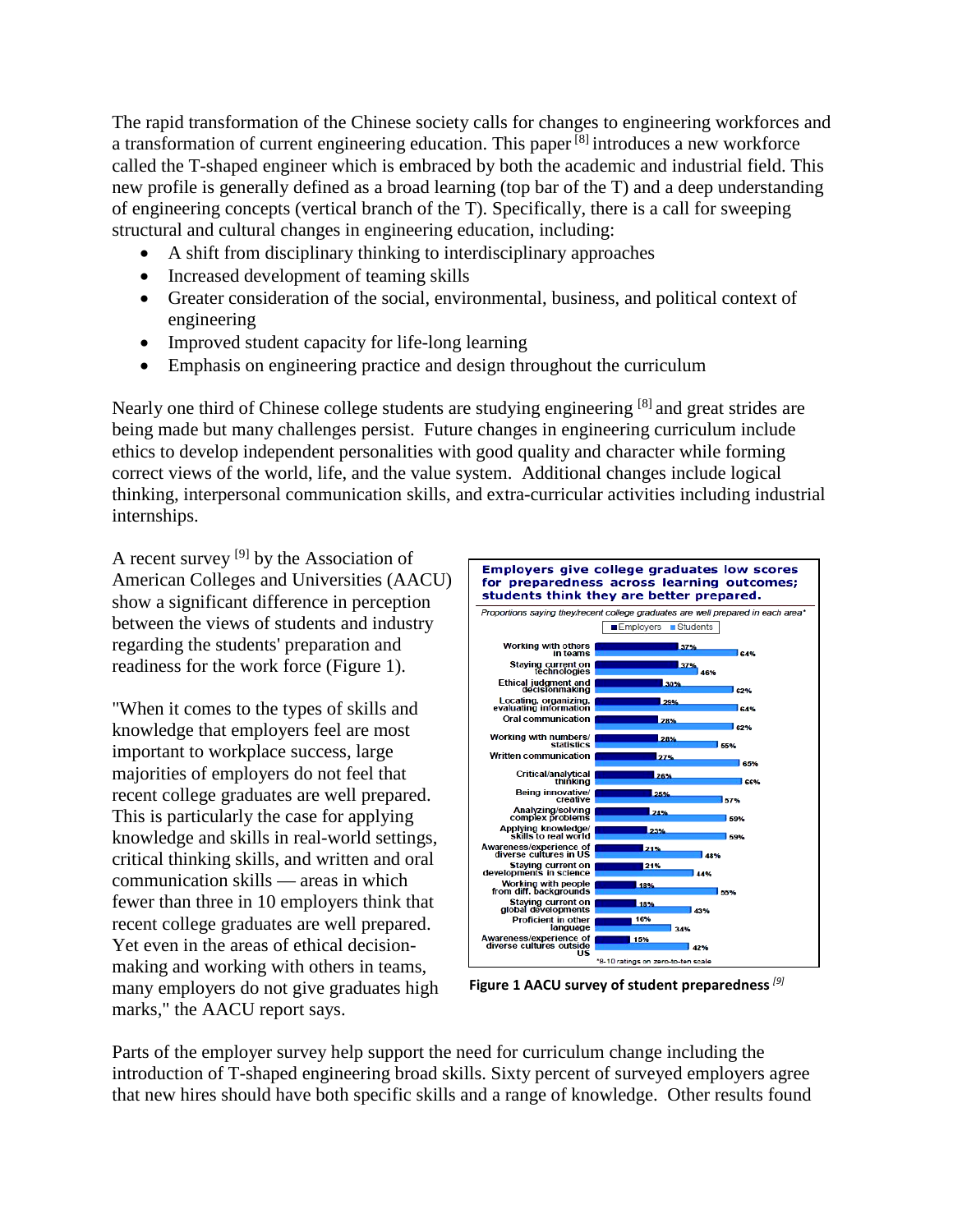large majorities of employers supporting the notion of general education and curriculum extending beyond job training.

# **So, what is a T-shaped Engineer?**

The term was first conceived by David Guest in 1991<sup>[10]</sup> and popularized by Tim Brown, CEO and president of IDEO, a prominent product design firm in California. CEO Brown [11] says, "We look for people who are so inquisitive about the world that they're willing to try to do what you do. We call them T-shaped people. They have a principal skill that describes the vertical leg of the T — they're mechanical engineers or industrial designers. But they are so empathetic that they can branch out into other skills, such as anthropology, and do them as well. They are able to explore insights from many different perspectives and recognize patterns of behavior that point to a universal human need. That's what you're after at this point — patterns that yield ideas."

According to the organizers of the T-Summit  $\left[6\right]$ , "Currently higher education is producing I-shaped graduates, or students with deep disciplinary knowledge. Tshaped professionals are characterized by their deep disciplinary knowledge in at least one area, an understanding of systems, and their ability to function as adaptive innovators and cross the boundaries between disciplines.

The two halves of the vertical bar of the "T" (Figure 2) represent the disciplinary specialization and the deep understanding of one system. Systems describe major services, such as transportation, energy, education, food, and healthcare, that impact **Figure 2 T-shaped professional** *[6]*quality of life. These systems are comprised



of interconnected components of people, technology, and services. To understand a system, one must know how it functions from the bottom to top in order to address challenges.

The defining characteristic of the T-shaped professional is the horizontal stroke, which represents their ability to collaborate across a variety of different disciplines. To contribute to a creative and innovative process, one has to fully engage in a wide range of activities within a community that acknowledges their expertise in a particular craft or discipline and share information competently with those who are not experts."

The Kern Family Foundation is helping engineering schools change their pedagogy to develop the entrepreneurial mindset in undergraduate engineers  $[12]$ . The Kern Entrepreneurship Engineering Network (KEEN) consists primarily of small private engineering schools to promote this change. Attributes of the KEEN entrepreneurially minded engineer are integrity, tenacity, ethics, creativity, intuition, a deep knowledge of engineering fundamentals, the ability to engineer products for commercialization, a penchant for lifelong learning, an ability to see how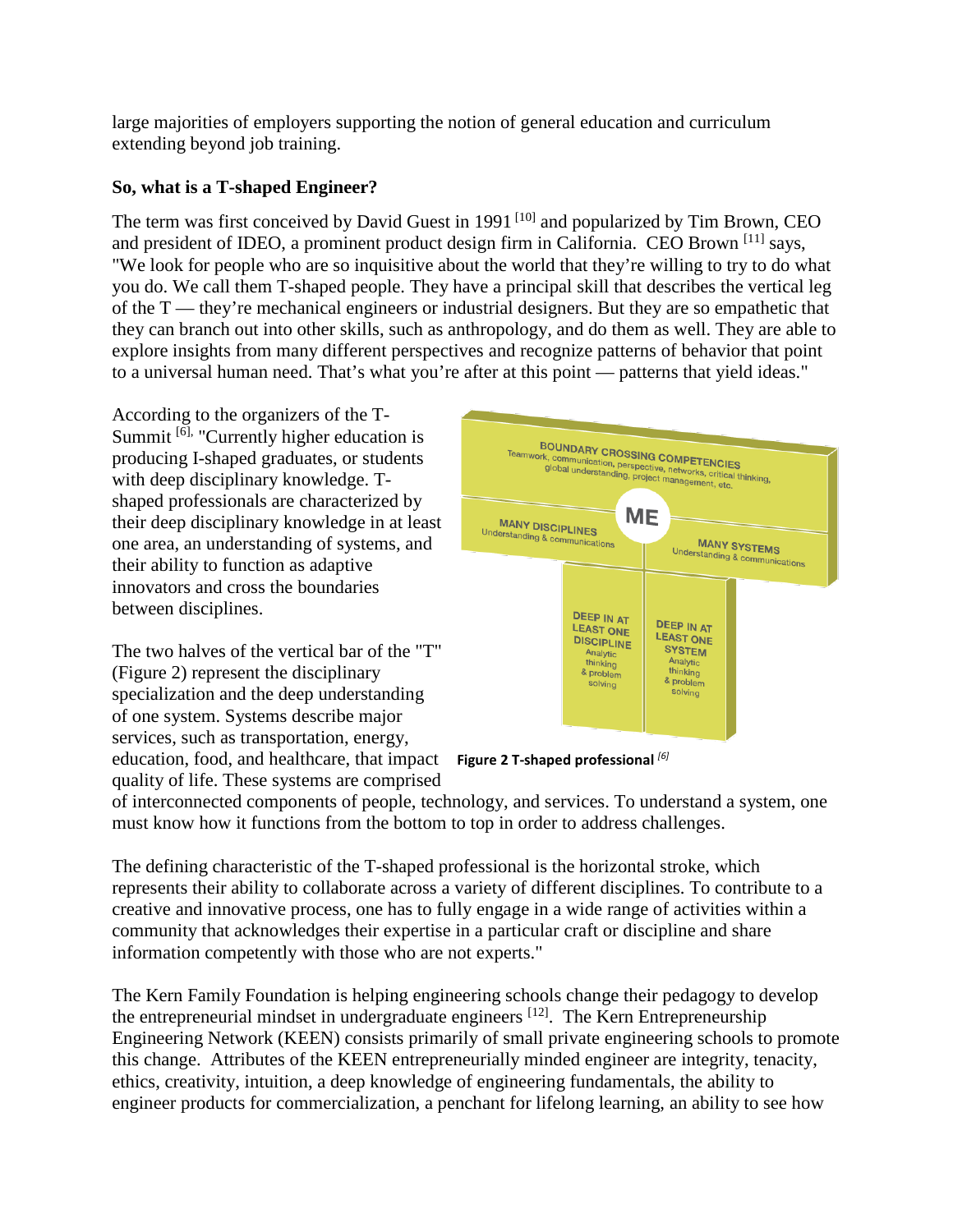his or her ideas fit into the larger context of society, and proficiency in communicating his or her ideas. Referring to Figure 3, the KEEN pyramid consists of three levels of engineers and four cornerstones including technical fundamentals (vertical bar of the T) and customer awareness, business acumen, and societal values (representing the horizontal bar of the T). While not specifically defining their entrepreneurially minded engineer as T-Shaped, their concepts include the need to broaden the traditional engineering mindset.



**Figure 3 KEEN entrepreneurial cornerstones***[12]*

#### **Existing Programs**

In response to the growing need for the T-shaped engineer, several programs address the broader education represented by the horizontal bar of the "T". A summary of several of these programs follows:

- **Auburn University**. The Business-Engineering-Technology program (BET)<sup>[13]</sup> consists of a16-credit, four-semester minor including an internship and capstone design course. Students obtain a certificate in BET.
- **Clarkson University.** Offered is a BS in Engineering and Management <sup>[14]</sup>. Students graduate with a business degree by taking a combination of business and engineering core courses.
- **Lehigh University**. This four year cohort-based program results in a BS in Integrated Business and Engineering (IBE) degree <sup>[15]</sup>. This honors program provides a degree from the business college and consists of three years of engineering or business courses supplemented with a year of IBE cohort courses spread over the four years. The program requires a fifth year for students wishing to earn a BS in engineering or a BA in a business specialization. Some additional characteristics include:
	- o Students acquire proficiency in a foreign language and encouraged to study abroad
	- o Summer industrial internships are mandatory
	- o Program culminates with a comprehensive senior capstone design project focused on entrepreneurship that incorporates marketing, strategic planning, and competitive analysis, along with product, process, and system design issues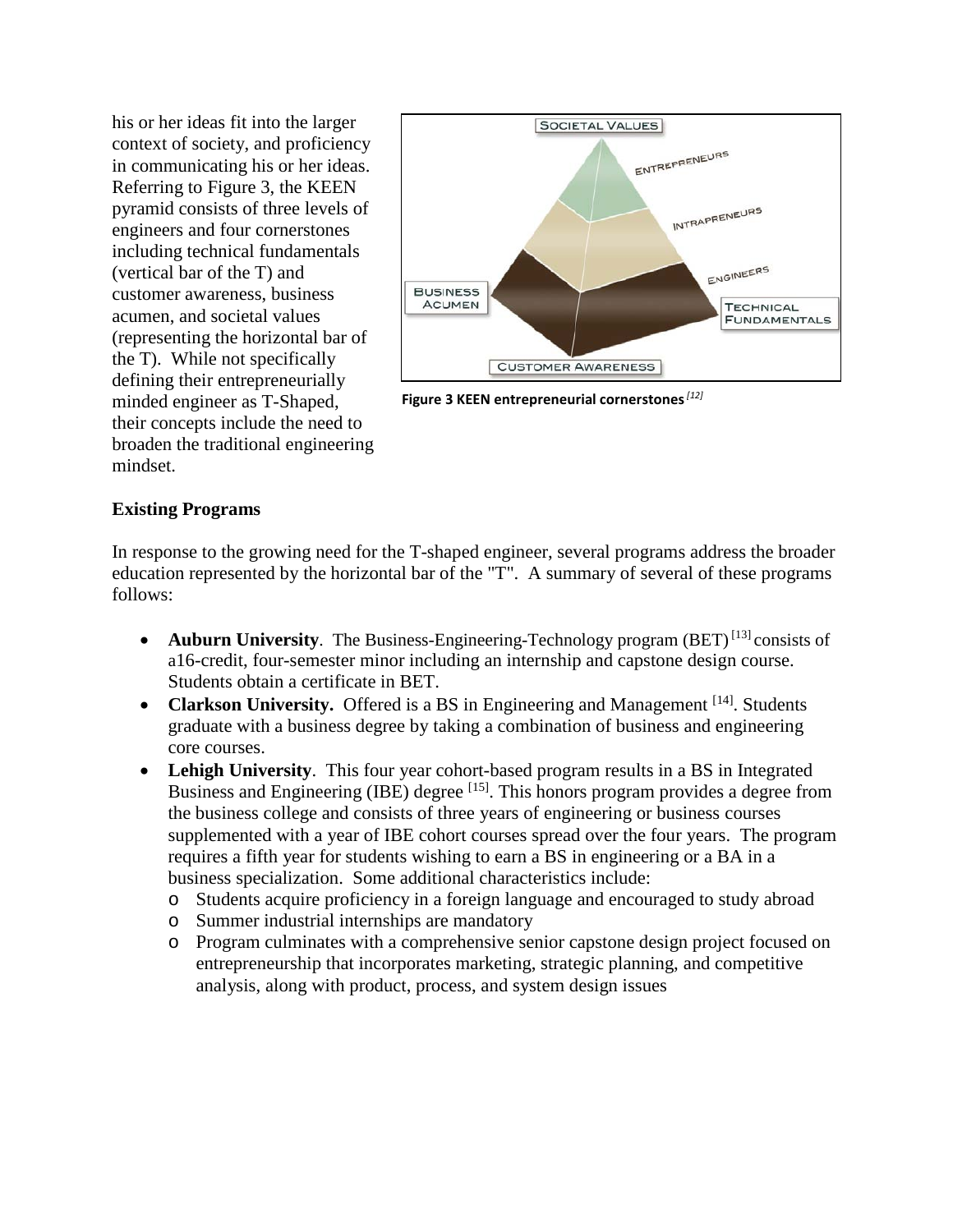• **Philadelphia University**. Established is the College of Design, Engineering, and Commerce (DEC<sup>) [16]</sup>. Students may matriculate in any of the three degree programs. Engineers receive a BS in engineering which is supplemented with four DEC interdisciplinary core courses plus a capstone course. The four



**Figure 4 Philadelphia University College of DEC studies16**

DEC courses (Figure 4) include Design Processes, Business Models, Systems Analysis, and Research Methods.

- **The Ohio State University.** The Integrated Business and Engineering (IBE) program is a four-year honors program consisting of a cohort of business and engineering students following their own course of study. In addition, they take enough credit hours in the complementary degree program to earn a minor and take 16 hours of IBE-specific courses as a cohort. Engineering students graduate with a BS degree, a minor in business, and an honors designation in IBE. Business students graduate with a BS degree, a minor in engineering sciences, and an honors designation in IBE.
- **University of Notre Dame.** Students in the Integrated Engineering and Business Practices Program  $[17]$  take a two-course sequence: "Integrated Engineering & Business Fundamentals" and "Advanced Integrated Engineering & Business Concepts."
- **University of Pennsylvania.** The Management and Technology Program <sup>[18]</sup> had its first graduates in 1978. Requiring a total of 46 courses, students pursue two full degrees concurrently: a Bachelor of Economics from the Wharton School and either a Bachelor of Science in Engineering or a Bachelor of Applied Science from Penn Engineering.
- **University of Texas El Paso.** A BS Engineering Leadership (E-Lead) <sup>[19]</sup> is a four-vear engineering program that includes three leadership, two professional practice (paid internships), and two senior design courses.
- **Zhejiang University (Zhejiang Province, China).** Students are offered an Advanced Honor Class of Engineering Education [8]. Four modules are covered, including Engineering Foundation, Engineering Design, Engineering Management, and Engineering Practice. Students select two or three courses in each module.

## **History Leading to T-shaped engineering education at Ohio State**

**The Fundamentals of Engineering program,** its genesis in the NSF-sponsored Gateway Engineering Education Coalition, was formed in large part to address poor engineering retention rates. In addition to improving retention, the program developed modern curricula, introduced technology into the classroom, developed faculty to be better teachers, and assisted students to become better and life-long learners. The Gateway schools agreed to adopt or adapt Drexel's E4 program for freshmen and sophomores placing engineering "up-front" and specifically included hands-on labs and incorporated design projects. Introducing design in the freshman year of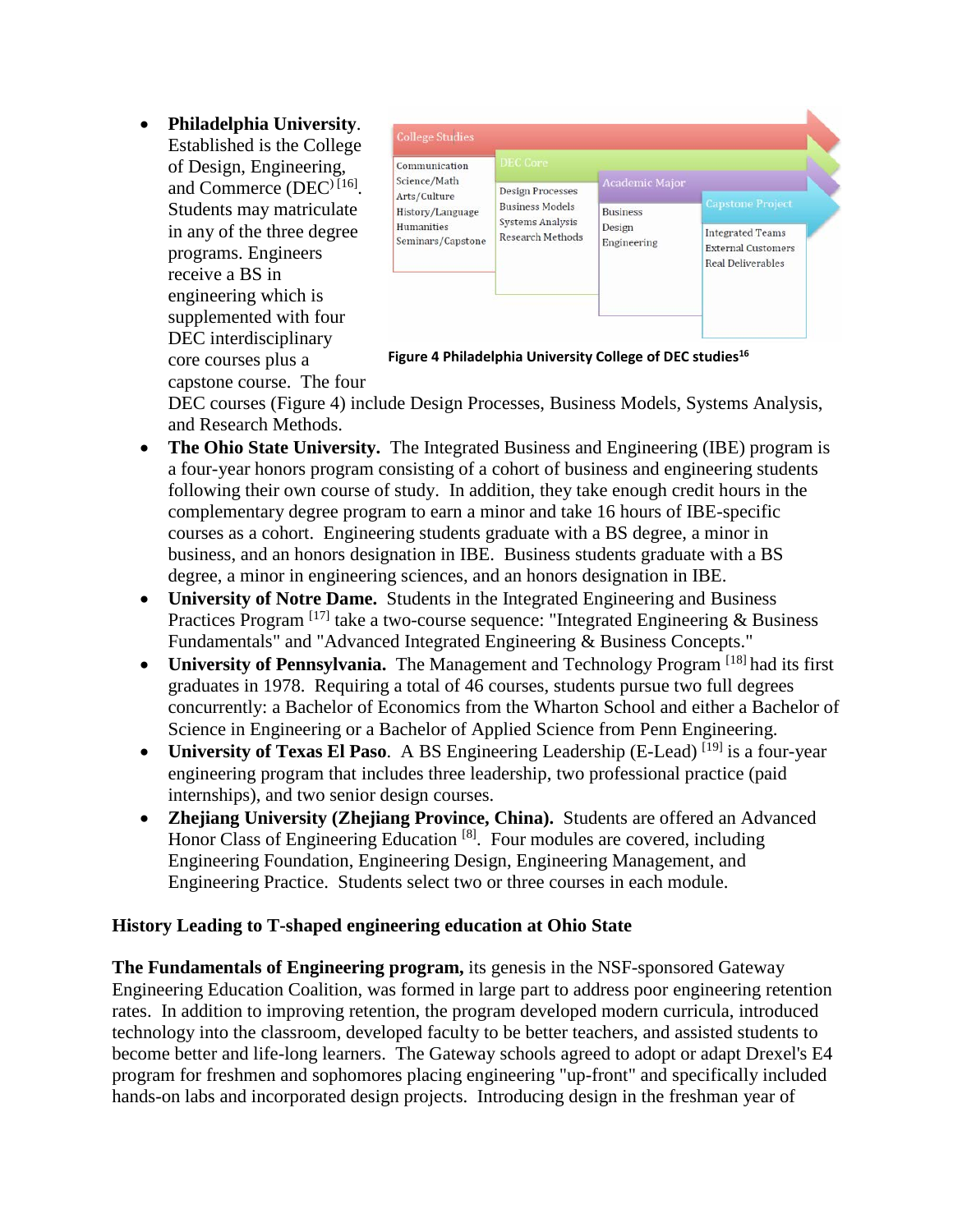engineering course work marked a change for a number of engineering programs and helped improve retention rates by involving and exciting students about engineering right from the beginning of their first term. The honors program (FEH) proposal was approved for Ohio State Honors students in 1997. The FEH Program is designed to further challenge the well-prepared, first-year engineering student by offering access to more advanced levels of study and by encouraging creative abilities and a sustained interest in advanced education and research.

**Multidisciplinary capstone** began in 2007 in the form of a one-year, company-sponsored project. The program focuses on applying the design process with teams comprised of four to six students from disciplines relevant to the sponsor-supplied open-ended problem. This process includes problem definition, primary and secondary research, creation of user needs and product requirements, conceptual design, system and detail design, mockups and prototyping, and user validation. Projects to develop new products and markets include business and industrial design students to complement the engineers. The course is taught by instructors with industry background and extends beyond the design process with special emphasis on professional skills development including project management; teamwork; technical and oral communication; business acumen; social, environmental, and global impacts; creativity; and ethics. Because many of these professional skills are missing as students enter their senior year, the course teaches many of these elements.

**Social Innovation and Commercialization (SIAC) program** is an extension of the multidisciplinary capstone by replacing the industrial clients with nonprofit organizations dealing with people with disabilities. Multidisciplinary teams usually include students skilled in the specific area of disability being addressed by the team (e.g. speech and language, physical therapy, occupational therapy, etc.). The team works with a selected nonprofit to identify unmet client needs that can be met with a new product. Working with end users or care givers (e.g. parents, therapists, and teachers working with children with autism), teams help identify an unmet need. Over the course of the capstone project, the team defines, designs, prototypes, and validates a product. A local social entrepreneur assists in the final commercialization of the product and remits revenue back to the original nonprofit partner. The primary additional elements of the T-shaped engineer include social awareness (of nonprofits and people with disabilities) and the issues associated with product commercialization.

**Integrated Business and Engineering (IBE)**. To expand the promotion of educating the Tshaped engineer and introduce the various concepts at the earliest phase and spread them throughout the curriculum, Ohio State formed a new program called the Integrated Business and Engineering (IBE) program as described in more detail below.

#### **The IBE Program**

Based on the authors' research, interpretation of the "voice of the customer" (i.e. industry), and years of personal industrial and academic experience, the following interpretation of a T-shaped engineer is offered:

- 1. Sound technical expertise in one discipline
- 2. A solid business acumen including the issues associated with product commercialization
- 3. An entrepreneurial mindset supplemented with design thinking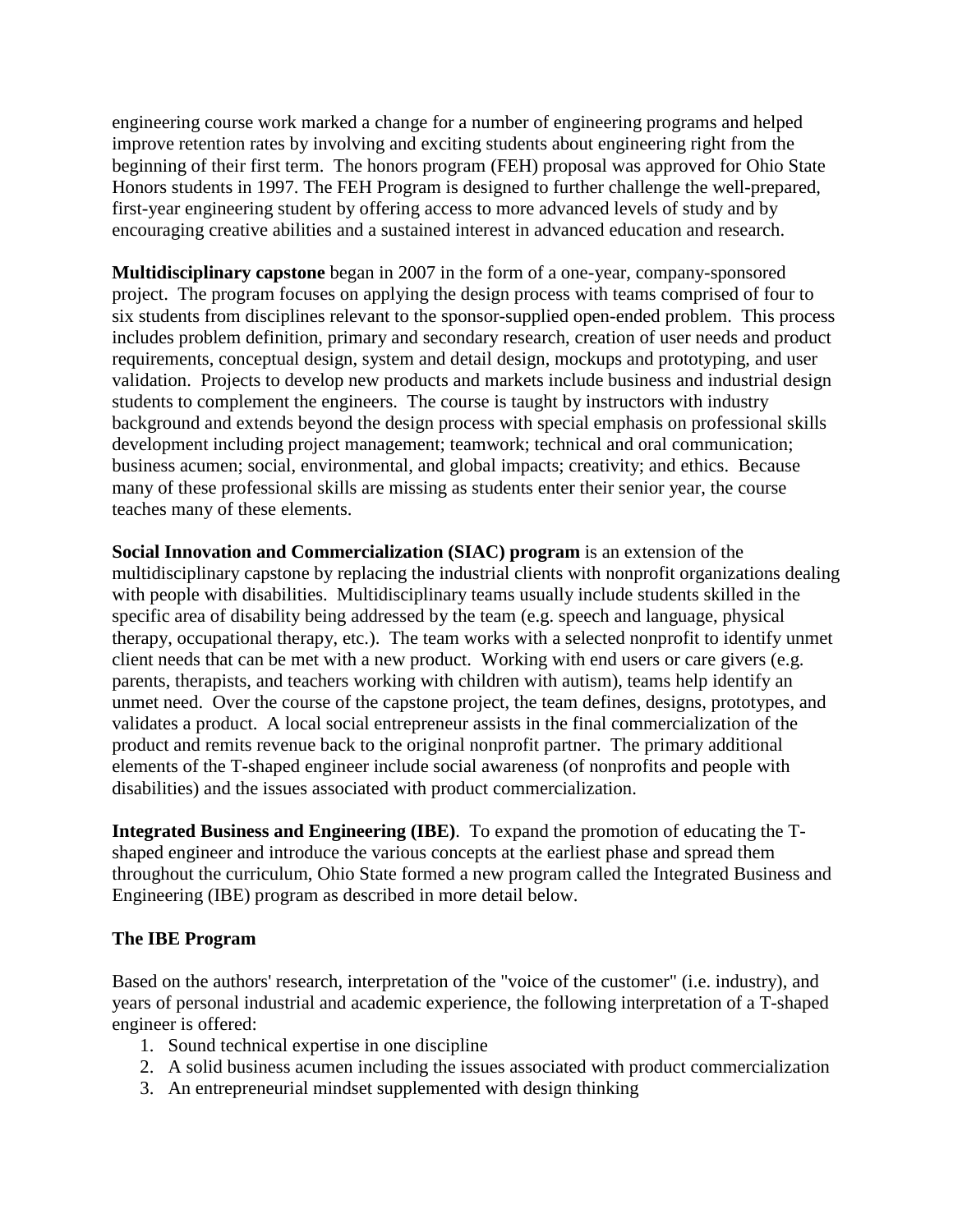- 4. Ability to function effectively on multifunctional teams
- 5. Courage to attack open-ended problems exhibiting life-long learning skills
- 6. Effective oral and written communication skills
- 7. Ability to perform critical thinking
- 8. Incorporates social, environment, and global issues

It is on this model that the college created the IBE program. The initial concept resulted from evaluating several programs. A review of the following programs: Michigan Tech's Enterprise Program <sup>[20]</sup>, Purdue's EPICs program <sup>[21]</sup>, and Lehigh University's IBE program <sup>[15]</sup> led to the development of the Integrated Business and Engineering Honors program.

**Learning Objectives.** As part of the approval process at Ohio State, the following learning outcomes were defined and approved by the university. The student learning objectives are listed as common, engineering, and business. While some suggest that engineering students are apt to gain more than business students from this program, it is clear that business students share significant common learning outcomes with engineering students and enjoy some specific to them.

## **Common:**

- Experience theories and tools from a different discipline
- Develop critical thinking skills and entrepreneurial mindset
- Work in multidisciplinary teams
- Apply the tools of market analysis, competitive analysis and project valuation and the product development process
- Gain insight into business plan development and the societal, global, and environmental impact of product development

## **Engineering students:**

- Understand the impact of technical decisions on business revenue and cost models
- Experience the value of creating value propositions and correctly interpreting user inputs in specifying and validating new products or services
- Understand how the allocation and organization of financial, human, and physical resources affects the product development process
- Develop a strategic approach to thinking based on economic constraints, competitive pressures, and organizational goals

## **Business students:**

- Develop ability to apply an engineering mindset to business decisions
- Understand the impact of technical constraints and tradeoffs on business decisions
- Learn to match customer needs with technical and manufacturing feasibility
- Understand the fundamentals of and become conversant in range of engineering technologies

**Performance Indicators.** Yearly reporting is required by the university to ensure the success of the program. Success indicators (many of which will be known after the first cohort graduates) include: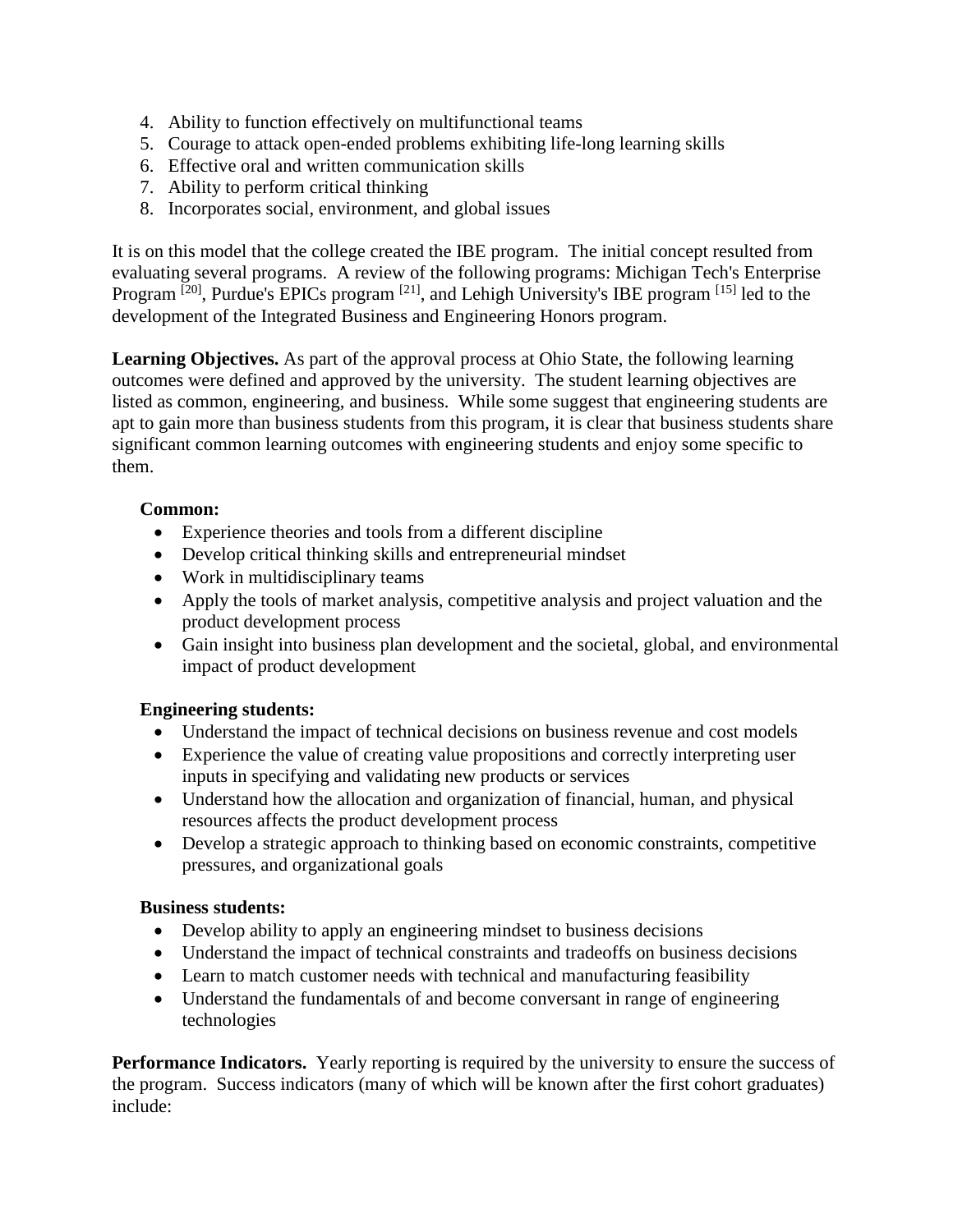- Student retention rate through the four years
- Internship placement rate of participants
- Job placement and starting salary of graduates
- Employer feedback on student performance
- Graduation rate with "Honors in Integrated Business and Engineering"

**Curriculum Development.** A variety of administrative hurdles, some real and some perceived, arose during the development of the concept. The first and foremost real hurdle is the amount of effort and time associated with creating a new degree program. This requires a series of approvals including faculty, curriculum and academic affairs committees, honors and scholars, university governance, and state governance. The typical approval time can exceed two years. Additionally, and related to this same topic, pushback came from several department chairs. They stated a concern that a new degree program would possibly attract all the best students from their (traditional) department. It was decided early in the process to reduce or eliminate both real and perceived hurdles by offering a program that allows students to remain in the department and receive a degree in their chosen major.

In a further attempt to streamline the approval process, it was decided to incorporate existing courses into the program rather than create a series of new courses as they did at Purdue EPICs program and Michigan Tech's Enterprise program. The cornerstones of the engineering program (Fundamental of Engineering for Honors and Multidisciplinary Capstone) were incorporated

with modifications to benefit the integration of business and engineering students. Added to each of these courses are business elements that include the use of the "Business Model Canvas" [22]. The outline of the course structure for IBE for engineers is shown in Figure 5. A similar model exists for business students where engineering electives take the place of business electives for engineers.



**Figure 5 IBE engineering course sequence**

The engineering curriculum consists of three primary parts (the business curriculum is similar):

- Engineering discipline
- Business minor courses
- **IBE** cohort courses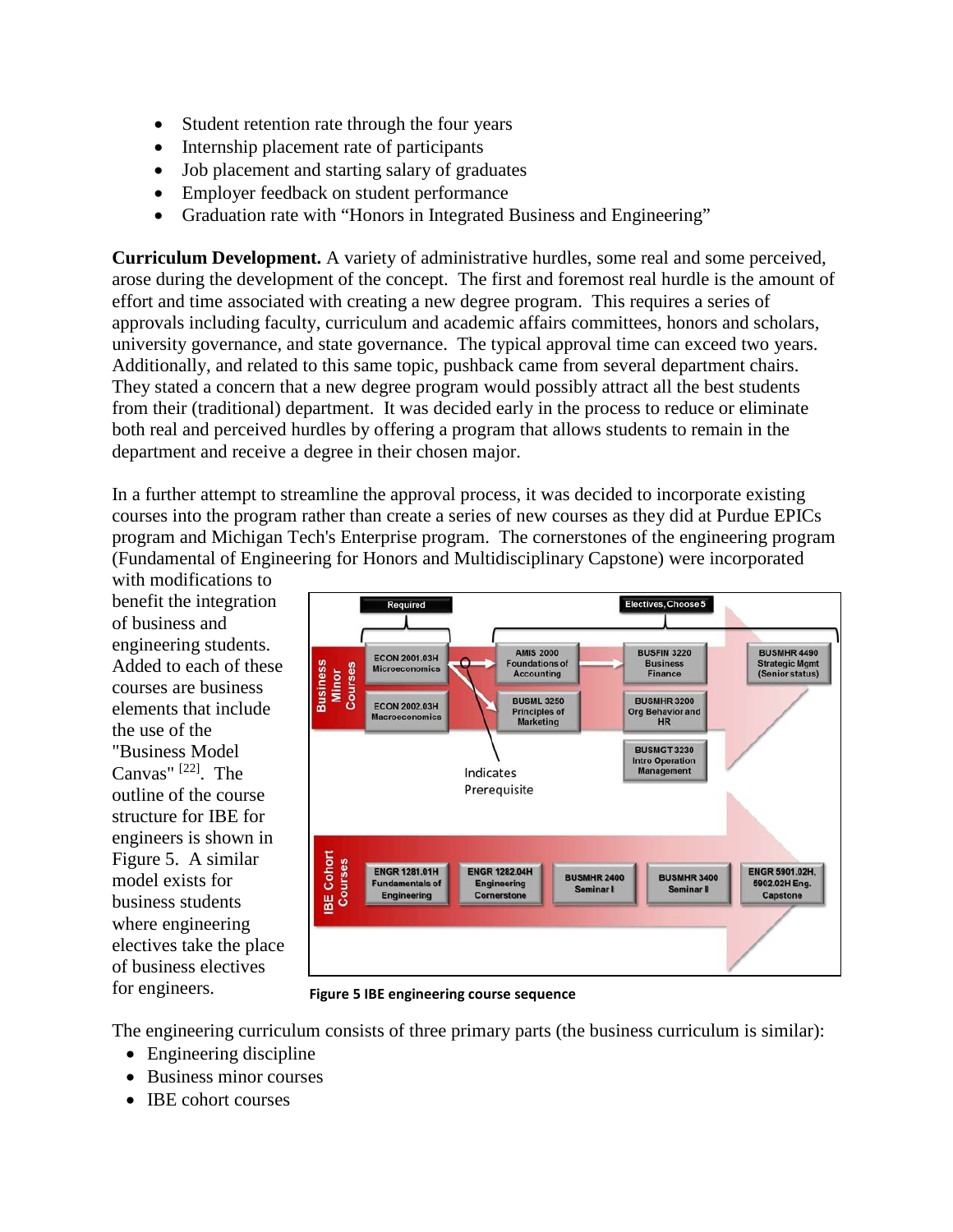The IBE cohort courses include modified versions of the FEH Program's engineering courses, two business seminar courses, and a modified version of multidisciplinary capstone.

#### **TABLE 1. IBE Student suggestions for extracurricular events**

- Workshops with guest speakers (entrepreneurs, top engineers/execs)
- Company tours (understand different structures see manufacturing processes)
- Networking (learning how to professionally network)
- Professional development (leadership and communication skills, business etiquette including dining, working with international companies, interviewing, negotiating, etc.)
- Entrepreneurship/Startups (workshops with angel investors, serial entrepreneurs, venture capitalists, etc.)
- Business finances (workshop to understand investment planning)
- Elevator pitch coaching and competitions
- Provide real-world mini consulting opportunities
- Exercises to improve innovation and creativity
- Trip to a product design firm
- Personal development (team building, interviewing, resume writing, dress for success, business etiquette)
- Learn how to speak professionally and with good diction
- Social events to network with other IBE students

There exist no formal cohort courses in spring semester of sophomore and junior years. As a result of requested feedback from the first cohort, extracurricular professional development activities have been added to the spring semesters. A leadership group of IBE students is responsible for planning, coordinating, and executing various professional development activities during the spring semesters. A summary of the survey results showing student suggestions is included in Table 1.

**The IBE First-Year Cornerstone.** Of particular interest relative to achieving the learning outcomes expected of the T-shaped engineer are the details of the second semester freshman engineering course. This course consists of three parts:

- Designing a product
- Applying solid modeling, sketching, mockups, and personas
- Creating a business model

The design portion follows a traditional product development process taught in senior capstone and provides the student teams the opportunity to create interim graded deliverables as shown in Figure 6. A great deal of effort is spent defining a problem and the students follow the process in "Value Proposition Design"<sup>[23]</sup> to create a Value Map and Customer Profile. Once a primary task is defined, the students present a hypothesis and create a series of prioritized user "needs". The team uses these needs as a foundation on which to build design concepts. The R&D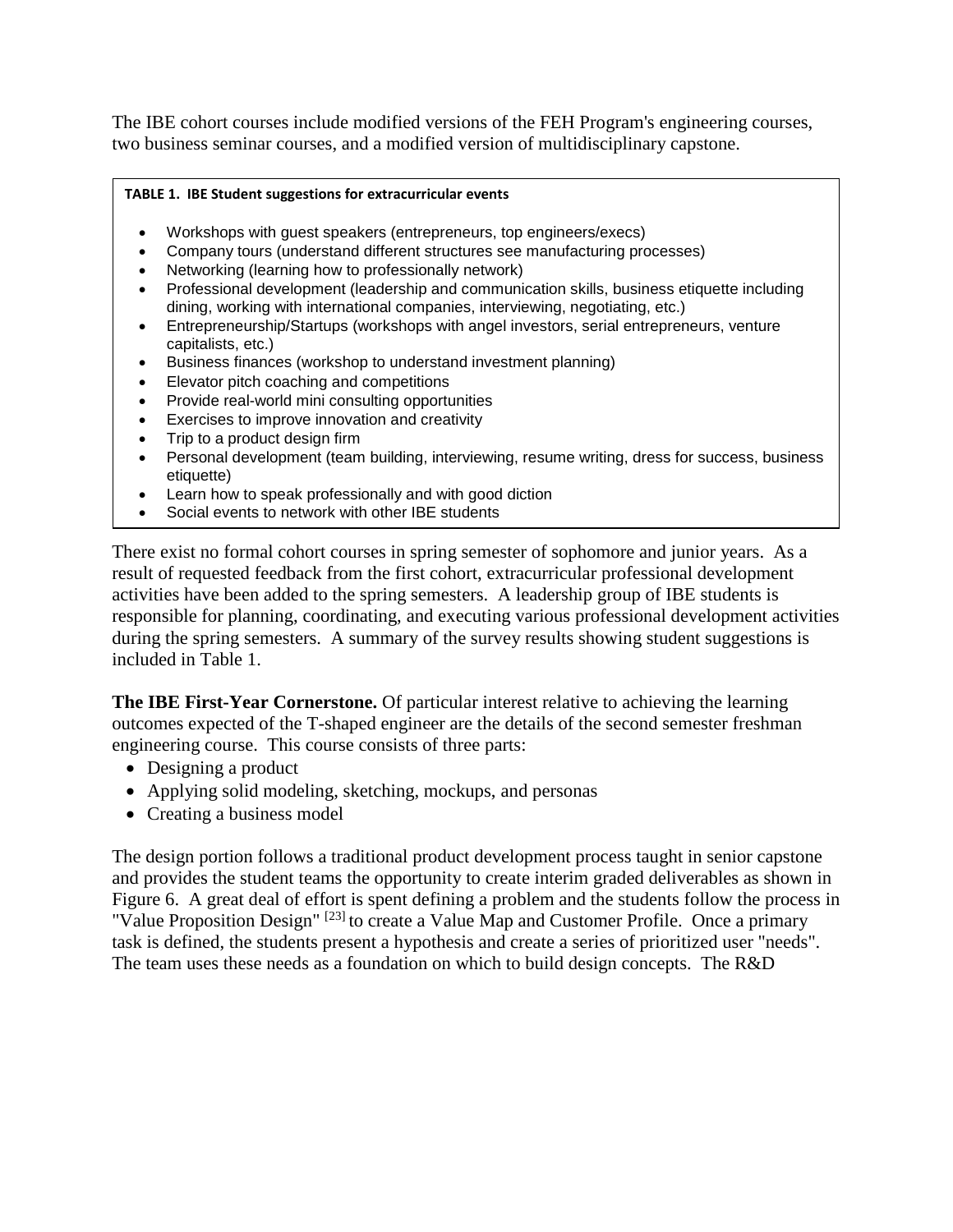Director of New Category Creation at Georgia Pacific (one of the industry IBE partners) provides a workshop teaching how to interview prospective users. The teams create an interrogation and listening guide. The concept design phase begins at the completion of Problem Definition and an industry expert provides an evening workshop on creativity and brainstorming. The students form teams and, in two hours, redesign, prototype, and validate a new backpack design. They query each other as users to define needs and again to validate their prototype. The R&D Director returns to class the next day to recreate the brainstorming energy—working now on the teams' product to be designed and prototyped during the semester.



**Figure 6 IBE course deliverables**

This year, the teams' charter was

to develop a product for backwoods campers—one that fills an unmet need. They learn that they must achieve "three "fits" <sup>[24]</sup> for their new product:

- 1. Paper fit—the product works
- 2. Market fit—people will buy it
- 3. Business fit—you can commercialize it for a profit

The students quickly learn that product development is an iterative process and are encouraged to continue querying their user base throughout the conceptual and detail design phase to ensure they are meeting a need and that people will be willing to buy their product. The teams continue to fit their



**Figure 7 Business Model Canvas<sup>22</sup>**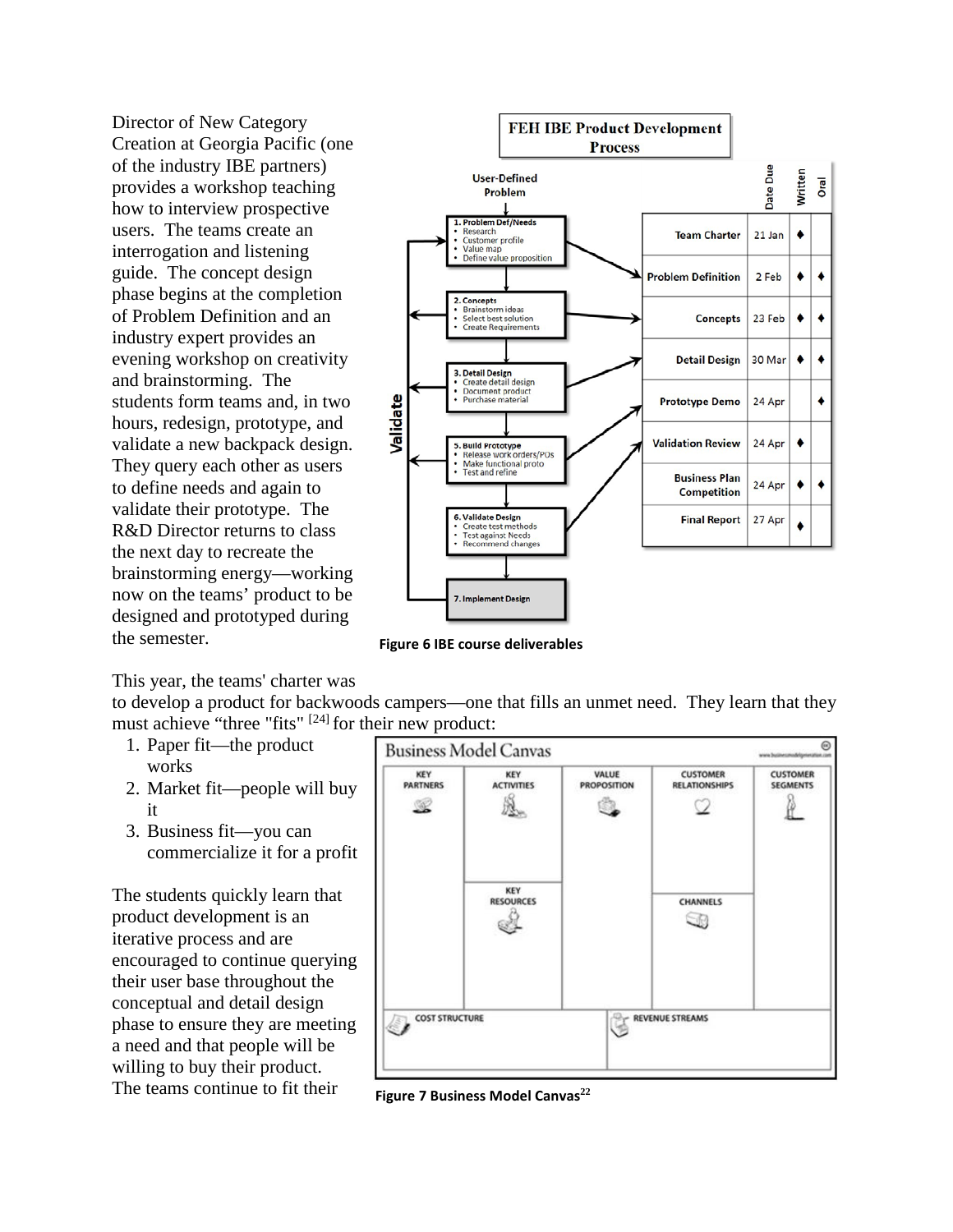product into the "Business Model Canvas<sup>" [22]</sup> (Figure 7) to ensure there exists a sound business model.

Beyond the value proposition, students evaluate the key activities, resources, and partners needed to start a company to build their product. As part of their initial research, they define an acceptable selling price and during the detail design phase they estimate manufacturing costs. While the level of effort is rudimentary with coaching from the teaching staff, the important learning objective is an understanding of the basic business model parameters.

The course culminates in a business plan competition where each team presents their product to a panel of industry judges. These folks represent sales, operations, general management, angel investors and venture capitalists, entrepreneurs, and corporate officers. A formal rubric is used to score presentations (Table 2). Scholarship prizes funded by industry go to the best technical presentation, best business presentation, and best overall presentation (only one prize to a team!).

**IBE Senior Capstone.** As with all engineering programs, the culminating IBE experience is the senior capstone design course. The first IBE capstone begins in 2016 and a modification to the current multidisciplinary course will create an "honors" version providing several differences. First, it has been explained by our career services personnel that many of the top (honors) students receive job offers before or during their fall semester of their senior year. Therefore, the value of using company-sponsored projects as a means to connect students and potential employers is less meaningful for students and employers alike. Secondly, the first-year IBE design course

| Topic                           | <b>Score</b> |
|---------------------------------|--------------|
| Opportunity (value proposition) | 15           |
| <b>User Needs</b>               | 10           |
| Your Product                    | 25           |
| Going to Market                 | 10           |
| <b>Financial Model</b>          | 10           |
| <b>ROI Plan</b>                 | 5            |
| Presentation                    | 15           |
| <b>Discussion</b>               | 10           |
| <b>TOTAL</b>                    | 100          |

**Table 2 Business plan competition scoring**

described above covers many of the same elements as the senior capstone and therefore encourages an increase in course challenge and scope. Discussions are underway with potential industry partners to help define a more meaningful and robust capstone experience.

It is proposed that the IBE capstone course will begin at the end of the junior year by matching teams and clients and scoping a capstone product design project. It is intended that the client will hire two or more of the teammates for a summer internship and kick off the project assignment by having the entire team visit the company for two days at the beginning of the summer. During this visit, the team is introduced to the company, liaisons are established, and projects scopes are discussed. The interns will continue to work during the summer to research the project and to communicate on a bi-weekly basis with the remainder of the team. The deliverable at the end of the summer is a formal "problem definition" presentation with the entire team presenting to the client. This allows the team, or a portion of it, to fully immerse themselves in both primary and secondary research to fully understand the problem and succinctly identify user needs.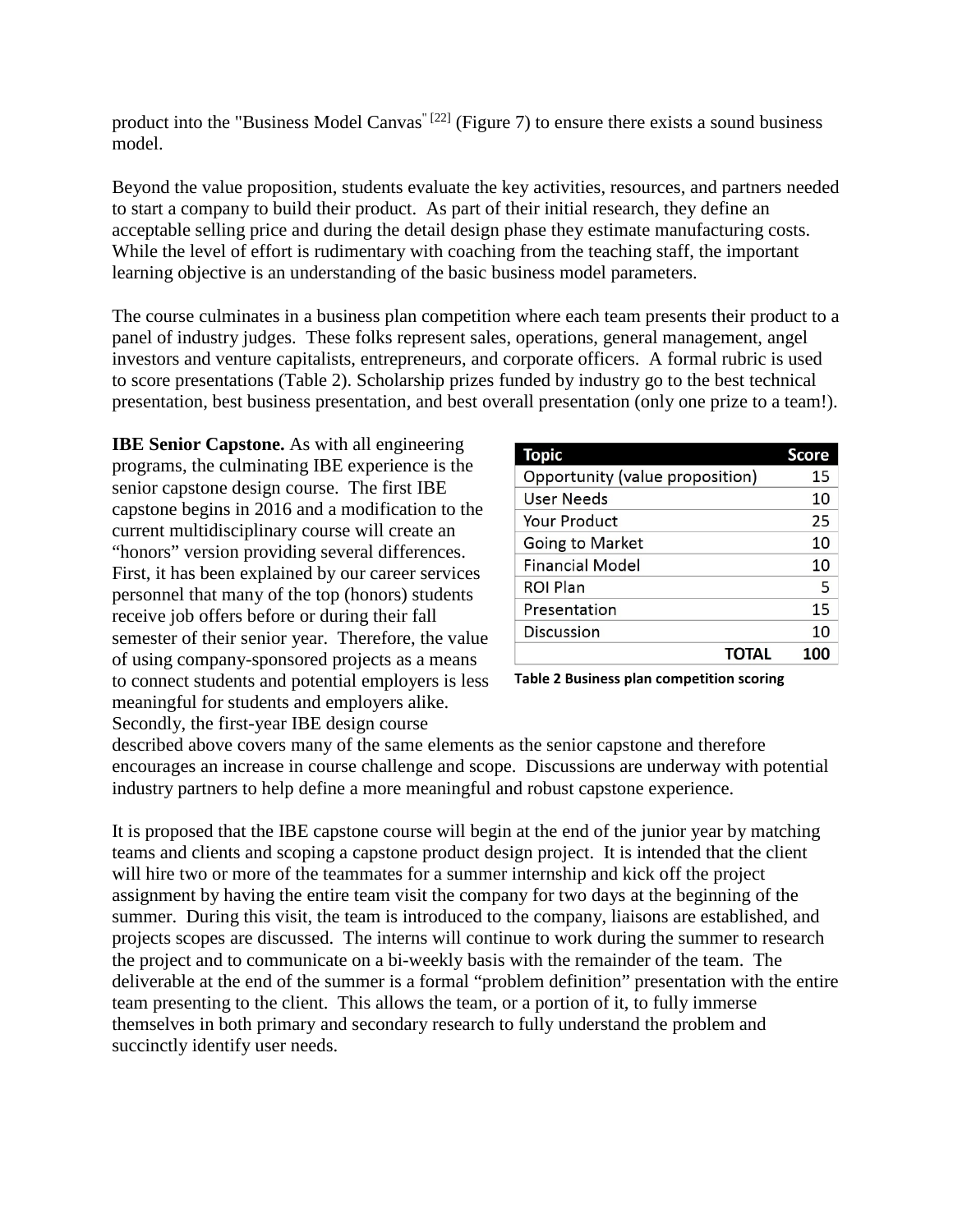Finally, the project concludes with a formal business plan competition that is judged by senior industry representatives (representing marketing, manufacturing, engineering, finance, and entrepreneurship). Students focus on a commercialization plan including the three "fits" of product, market, and business viability.

**Pedagogy.** Regarding the learning process, IBE moves the students up Bloom's (revised) taxonomy pyramid  $^{[25]}$  (Figure 8) as early as their freshman year. As the teams move through the product development process, they participate (if only superficially in some cases) at every level. In many cases, first-year students have only experienced close-ended problem solving—problems with one known answer—and initially expect very specific directions regarding assignments. In this firstyear IBE class, students are encouraged to take the information received, evaluate it, and apply it to their project. To help ensure success, the students are encouraged to concentrate less on ensuring they have the right answer and more on the design process



**Figure 8 Bloom's (revised) taxonomy pyramid** *[25]*

and creative, independent analysis, and evaluation. They are told it is acceptable to make mistakes but not acceptable to not try.

# **Recruiting**

In order to attract the students with the best potential to succeed in the program, we invite all students accepted by the university as honors students in the colleges of business and engineering to apply formally to the program. We provide them with essay questions associated with their desire to be part of the program and to provide an example of a problem that can best be solved with a multidisciplinary team. In addition to making a qualitative judgment on the content of these essays, the number of potential Advanced Placement (AP) or International Baccalaureate (IB) courses that can offset college requirements play a part. It is clear that since IBE adds credit hours to an already stacked curriculum (especially for engineers), the students with a high level of accepted course credits will have the best opportunity for success. Invitations are sent just after students are accepted into the university honors program to provide an opportunity to attract students who might decide to go elsewhere.

## **Need for assessments**

The effectiveness of creating new curriculum to meet the growing needs of industry and students must be continually evaluated and assessed to ensure we are achieving the expected learning outcomes. And, while much T-shaped learning results from team work, it is critical to evaluate individual performance. To be effective, assessment tools must be crafted for the context in which they are applied and must be easy to use, effectively assess outcomes, and exhibit value to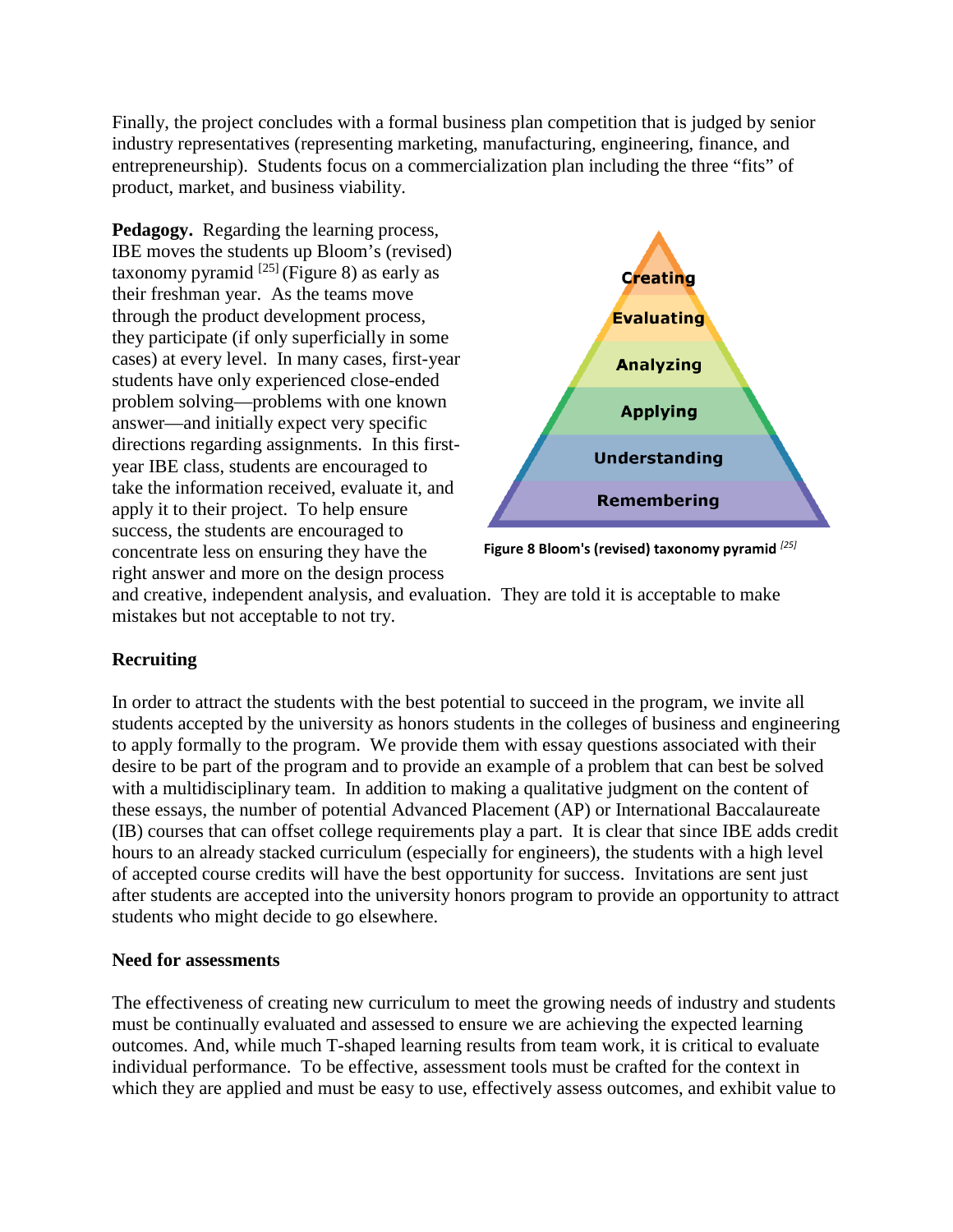both students and instructors. Relevant assessments must be developed, validated, and tested by educators before they will gain broad acceptance and be used to leverage curricular change needed to transform undergraduate engineering education. Currently, we collect continuous feedback from students in the form of peer reviews, weekly journal entries regarding a number of thoughtful topics about the program, and reflection pieces at the end of each course.

High quality assessment requires (1) clear learning targets, (2) clear purposes, (3) assessment methods that match the targets and purposes, (4) sampling for intended purposes, and (5) minimized bias and distortion  $^{[26]}$ . The "assessment triangle" specifies that assessment evidence must align with the intended interpretation, and assessment measures must correspond to the conceptual model for development of the targeted knowledge or skills [27].

Development of authentic T-shaped parameters requires educational experiences that simulate those in the engineering profession—practices that differ from traditional lectures and problem sets with fixed answers. Team based, open-ended problems are one way to do this and many engineering capstone design courses provide this experience, so they can enable development of authentic knowledge, skills and abilities [28] [29][33]. Significant new learning requires learner reflection and feedback that is accurate, timely, and improvement-focused  $[30]$   $[31]$   $[27]$ ).

Assessments for learning outcomes must satisfy the following requirements: (a) measure individual achievement within team environments; (b) provide measures authentic to engineering practice; (c) apply to diverse project, student, and course settings; and (d) find acceptance by the broad engineering education community and profession.

One of the prevalent course opportunities that often provide realistic project assignments is the multidisciplinary capstone course—especially those that create open-ended problems by sponsoring clients. Currently, many capstone assessments are based on team results leaving only peer assessments as a way to infer individual performance outcomes. The author has created a team that has begun research to develop authentic assessment tools to measure professional skill outcomes for senior capstone courses. It is planned that this work will form the foundation and methodology to expand to assess individual (rather than team) outcomes for the T-shaped engineer.

## **Lessons learned**

Creating change within a university is always an invitation to negotiate hurdles and potholes. By the very nature of most research-focused universities, tenure and associated research pressure often distract attention from creating change in undergraduate education. The four pillars of learning often become the many silos of disciplines. Having an engineering education function within the college of engineering assists greatly in the ability to create opportunities like IBE. Creating collaborations with business, design, and other liberal arts colleges is necessary to create the true broad education sought for the T-shaped engineer.

Industry has shown a great deal of interest in the IBE program and several partners have already committed time and funding to help establish the program, participate in instruction, provide professional resources for extra-curricular learning, hire interns, and support senior capstone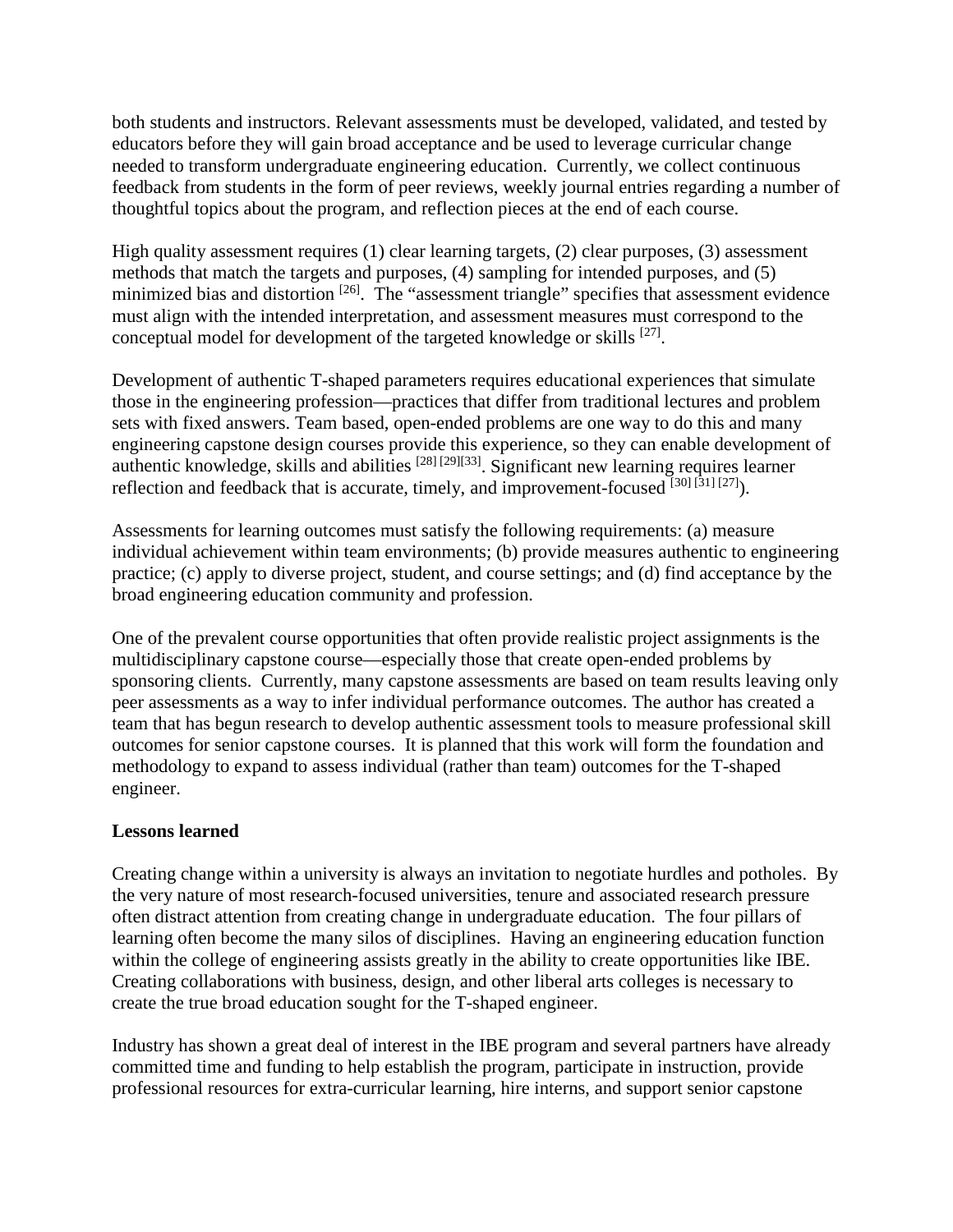projects. In the words of one of our early partners, "Georgia-Pacific believes strongly in hiring recent graduates from programs such as Ohio State's IBE program for three reasons: 1) students work interdisciplinary which more closely simulates corporate environments; 2) students solve problems holistically rather than focusing solely on technology; and 3) students solve problems responding to real consumer frustrations and challenges. This kind of experience helps students become better prepared as they enter corporate environments."

The challenge is to fit corporate instructional pieces into the normal flow of course content rather than create "recruiting" opportunities. In return for participation, the program provides industry recruiters interaction with the students beginning in their freshman year. Talent managers are learning to identify bright students early in their academic career, offer them internships to provide an interviewing mechanism, and offer them jobs well before the senior career fairs.

A growing population of students has an interest in experiential learning, working with teams, and addressing real-world problems. Those students expressing entrepreneurial thinking traits are some of the ones particularly interested in our program. Creating products and associated markets and creating business opportunities to make successful ventures meet the three required fits (a product that works, a market that will buy it, and a business model that will produce a profit while addressing social, environmental, and global issues).

#### **Next Steps**

The next effort is attracting more corporate partners—those companies interested in access to some of the brightest and broadly educated students in their freshman year. It is these partners who will help shape the program, hire interns in the early years, make contributions in the classroom, participate in extra-curricular activities, provide open-ended capstone projects, and hire IBE students—the engineers representing the future.

#### **Bibliography**

- [1] National Academy of Engineering, "The Engineer of 2020: Visions of Engineering in the New Century," The National Academies Press, Washington, DC, 2004.
- [2] ASEE, "Transforming Undergraduate Education of Engineers—Phase 1: Synthesizing and Integrating Industry Perspectives," American Society of Engineering Education, Washington DC, 2013.
- [3] National Academy of Sciences, "Rising Above the Gathering Storm: Energizing and Employing America for a Brighter Economic Future," National Academy of Sciences, Washington DC, 2007.
- [4] ABET, "Criteria for Accrediting Engineering Programs, 2014-2015," 2014. [Online]. Available: http://abet.org/eac-criteria-2014-2015/. [Accessed 27 January 2015].
- [5] ABET, "Engineering Change: A Study of the Impact of EC2000," ABET, Inc., Baltimore MD, 2006.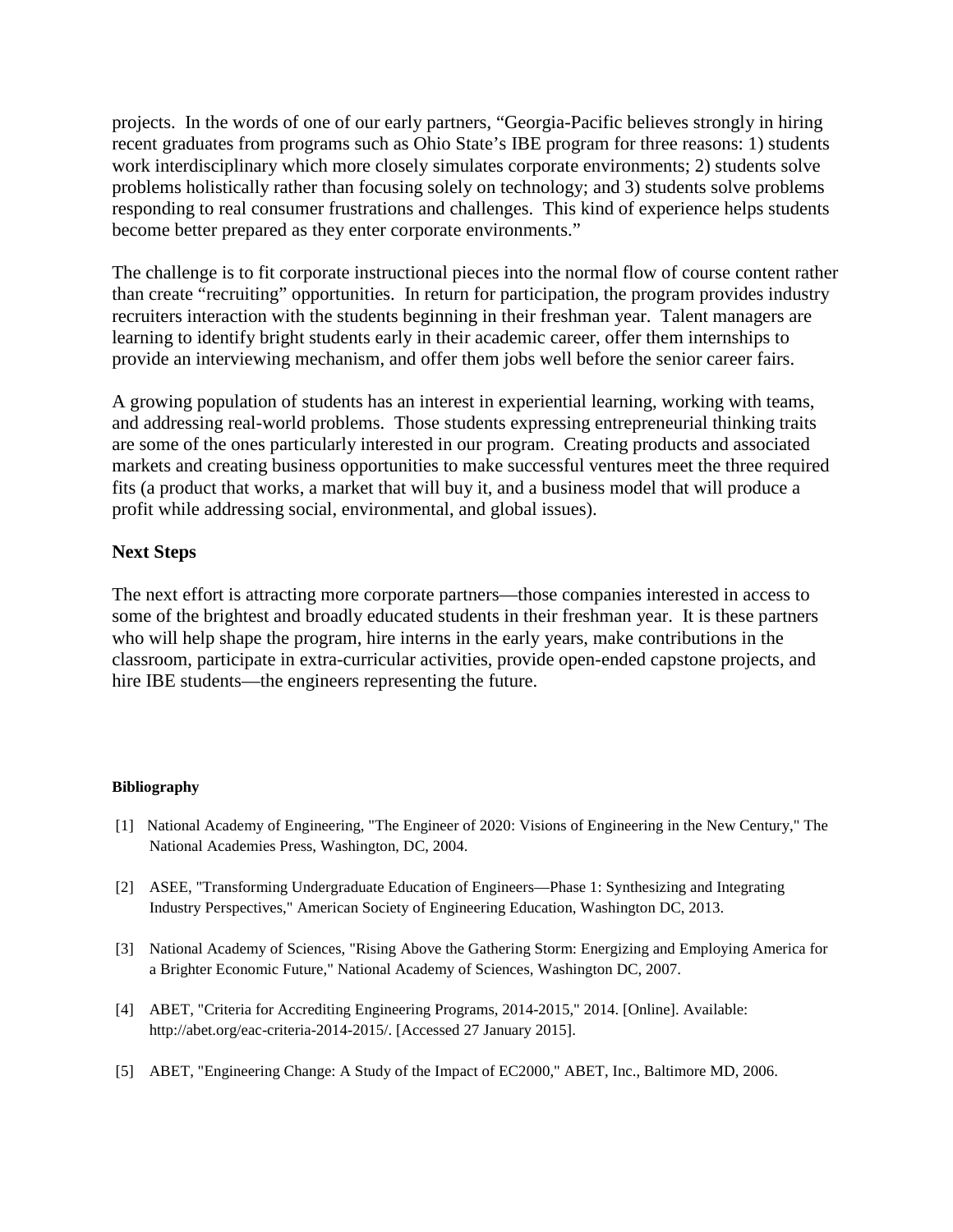- [6] Michigan State University, "T-Summit 2015," 2015. [Online]. Available: http://tsummit.org/about. [Accessed 25 January 2015].
- [7] Oregon University System, "Developing T-Shaped Professionals," 2014. [Online]. Available: former.ous.edu/sites/default/files/ETIC/ns\_t-shaped.pdf. [Accessed 25 January 2015].
- [8] X. Z. H. K. Jingshan Wu, "Cultivating T-Shaped Engineers for 21st Century: Experiences in China," in *ASEE*, San Antonio TX, 2012.
- [9] S. Jaschik, "Well Prepared in Their Own Eyes," Inside Higher Ed, 2015. [Online]. Available: https://www.insidehighered.com/news/2015/01/20/study-finds-big-gaps-between-student-and-employerperceptions. [Accessed 25 January 2015].
- [10] D. Guest, "The Hunt is on for the Renaissance Man of Computing," *The Independent,* 17 September 1991.
- [11] M. T. Hansen, "IDEO CEO Tim Brown: T-Shaped Stars," Chief Executive.net, 2014. [Online]. Available: http://web.archive.org/web/20110329003842/http://www.chiefexecutive.net/ME2/dirmod.asp?sid=&nm=&ty pe=Publishing&mod=Publications::Article&mid=8F3A7027421841978F18BE895F87F791&tier=4&id=F42 A23CB49174C5E9426C43CB0A0BC46. [Accessed 25 January 2015].
- [12] T. Kriewall, "Instilling the Entrepreneurial Mindset into Engineering Undergraduates," *The Journal of Engineering Entrepreneurship,* vol. 1, no. 1, pp. 5-19, 2010.
- [13] Auburn University, "Business Engineering Technology Program," 2015. [Online]. Available: http://www.eng.auburn.edu/BET/. [Accessed 25 January 2015].
- [14] Clarkson University, "Engineering & Management (E&M)," 2015. [Online]. Available: http://www.clarkson.edu/em/. [Accessed 25 January 2015].
- [15] Lehigh University, "Welcome to the IBE Honors Program," 2015. [Online]. Available: http://www.lehigh.edu/~inibep/index.html. [Accessed 25 January 2015].
- [16] Philadelphia University, "Achieving Innovation Through the College of Design, Engineering, and Commerce," 2015. [Online]. Available: http://www.philau.edu/strategicinitiatives/dec.htm. [Accessed 25 January 2015].
- [17] University of Notre Dame, "Integrated Engineering and Business Practices Curriculum," 2015. [Online]. Available: http://engineering.nd.edu/academics/businesspracticesprogram. [Accessed 25 January 2015].
- [18] University of Pennsylvania, "The Jerome Fisher Program in Management & Technology," 2015. [Online]. Available: http://www.upenn.edu/fisher/about. [Accessed 25 January 2015].
- [19] University of Texas El Paso, "Bachelor of Science in Engineering Leadership," 2015. [Online]. Available: http://e-lead.utep.edu/#about. [Accessed 25 January 2015].
- [20] Michigan Technological University, "The Enterprise Program," 2015. [Online]. Available: http://www.mtu.edu/enterprise/. [Accessed 25 January 2015].